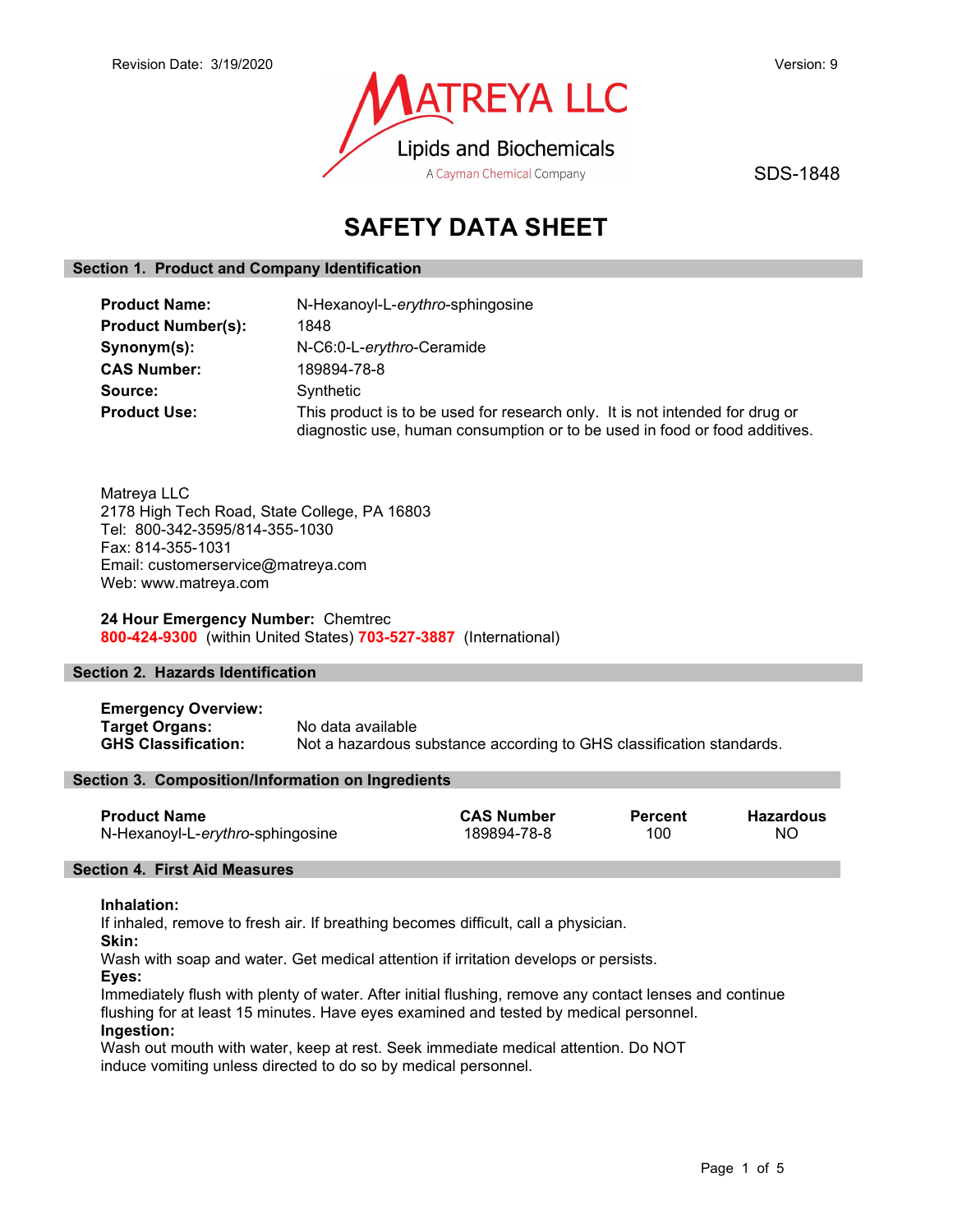## Section 5. Fire Fighting Measures

Suitable extinguishing media: Use dry chemical, alcohol-resistant appropriate foam, carbon dioxide, or water spray. Specific hazards arising from the chemical: No data available Special protective actions for fire fighters: No data available Special protective equipment for fire fighters: Wear breathing apparatus and use water spray to keep fire-exposed containers cool.

#### Section 6. Accidental Release Measures

#### Personal precautions:

Wear appropriate personal protective equipment. After contact with skin, wash immediately with plenty of water.

#### Environmental precautions:

Do not let product enter drains.

#### Methods and Materials for containment and cleaning up:

Sweep up and keep in suitable, closed container for disposal.

## Section 7. Handling and Storage

#### Precautions for safe handling:

Avoid contact with eyes, skin or clothing. Do not ingest. Use only with adequate ventilation. Keep sealed when not in use. Wear appropriate personal protective equipment.

#### Conditions for safe storage, including incompatibilities:

Recommended storage temperature: -20°C. Keep container tightly closed in a dry and well-ventilated place.

#### Section 8. Exposure Controls/Personal Protection

This product contains no substances with occupational exposure limit values.

## Engineering Controls:

No specific ventilation required.

## Personal Protective Equipment:

#### Respiratory protection:

Respiratory protection is not required. Where protection from nuisance levels of dusts are desired, use type N95 (US) or type P1 (EN 143) dust masks. Use respirators and components tested and approved under appropriate government standards such as NIOSH (US) or CEN (EU).

#### Hand protection:

For prolonged or repeated contact use protective gloves. Recommended: Nitrile rubber Eye protection:

Safety eyewear should be worn at all times to avoid exposure to liquid splashes, mists, or dusts. Recommended: Safety glasses with side shields or goggles.

#### Skin protection:

Protective clothing should be selected specifically for the working place, depending on concentration and quantity of the hazardous substances handled. Recommended: Lab coat

#### Section 9. Physical and Chemical Properties

| Appearance:                              | Solid             |
|------------------------------------------|-------------------|
| Odor:                                    | No data available |
| Odor threshold:                          | No data available |
| pH:                                      | No data available |
| <b>Melting/Freezing point:</b>           | No data available |
| Initial boiling point and boiling range: | No data available |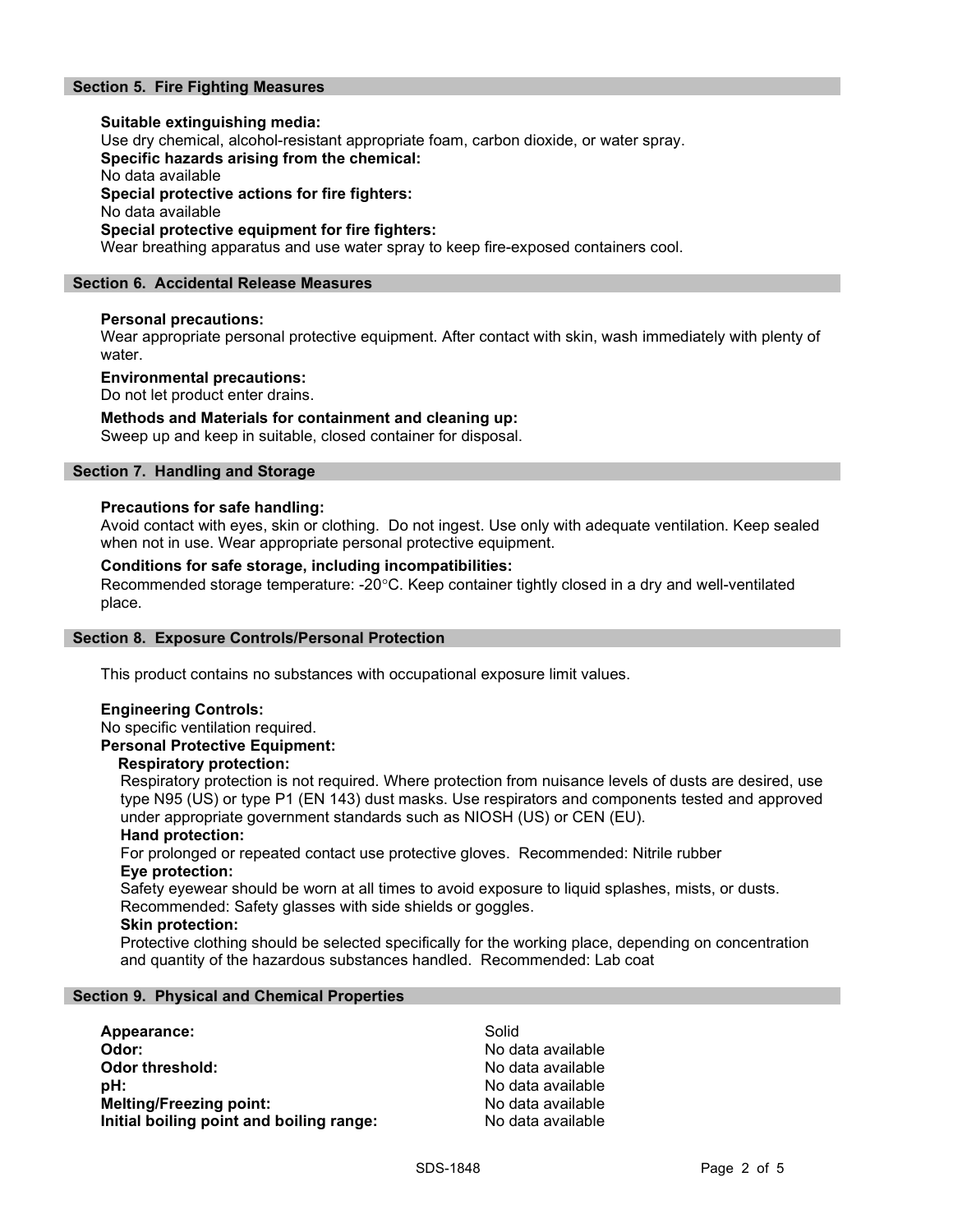Flash point:<br>
Evaporation rate: No data available<br>
No data available Evaporation rate:<br>
Flammability (solid. gas): No data available Flammability (solid, gas): Upper/Lower flammability or explosive limit: No data available Vapor pressure: No data available **Vapor density:** No data available in the set of the set of the No data available Relative density: No data available Partition coefficient (n-octanol/water): No data available Auto-ignition temperature: No data available Decomposition temperature: **Viscosity:** No data available and the set of the set of the set of the set of the set of the set of the set of the set of the set of the set of the set of the set of the set of the set of the set of the set of the set of Molecular formula:  $C_24H_47NO_3$ <br>Molecular weight:  $398$ Molecular weight:

Solubility (ies): Chloroform, ethanol, DMSO, DMF (up to 5 mg/ml)

## Section 10. Stability and Reactivity

#### Reactivity:

Stable under recommended storage conditions.

Chemical stability: Stable under recommended storage conditions.

Possibility of hazardous reaction: No data available

Conditions to avoid: No data available

Incompatible materials: No data available

Hazardous decomposition products: No data available

### Section 11. Toxicological Information

#### Acute toxicity:

No data available Skin corrosion / irritation:

No data available

Serious eye damage / irritation:

No data available Respiratory or skin sensitization: No data available

## Germ cell mutagenicity:

No data available

## Carcinogenicity:

No component of this product present at levels greater than or equal to 0.1% is identified as a carcinogen or potential carcinogen by IARC, ACGIH, NTP or OSHA.

Reproductive toxicity: No data available

Specific target organ toxicity - single exposure: No data available

#### Specific target organ toxicity - repeated exposure: No data available

Aspiration hazard: No data available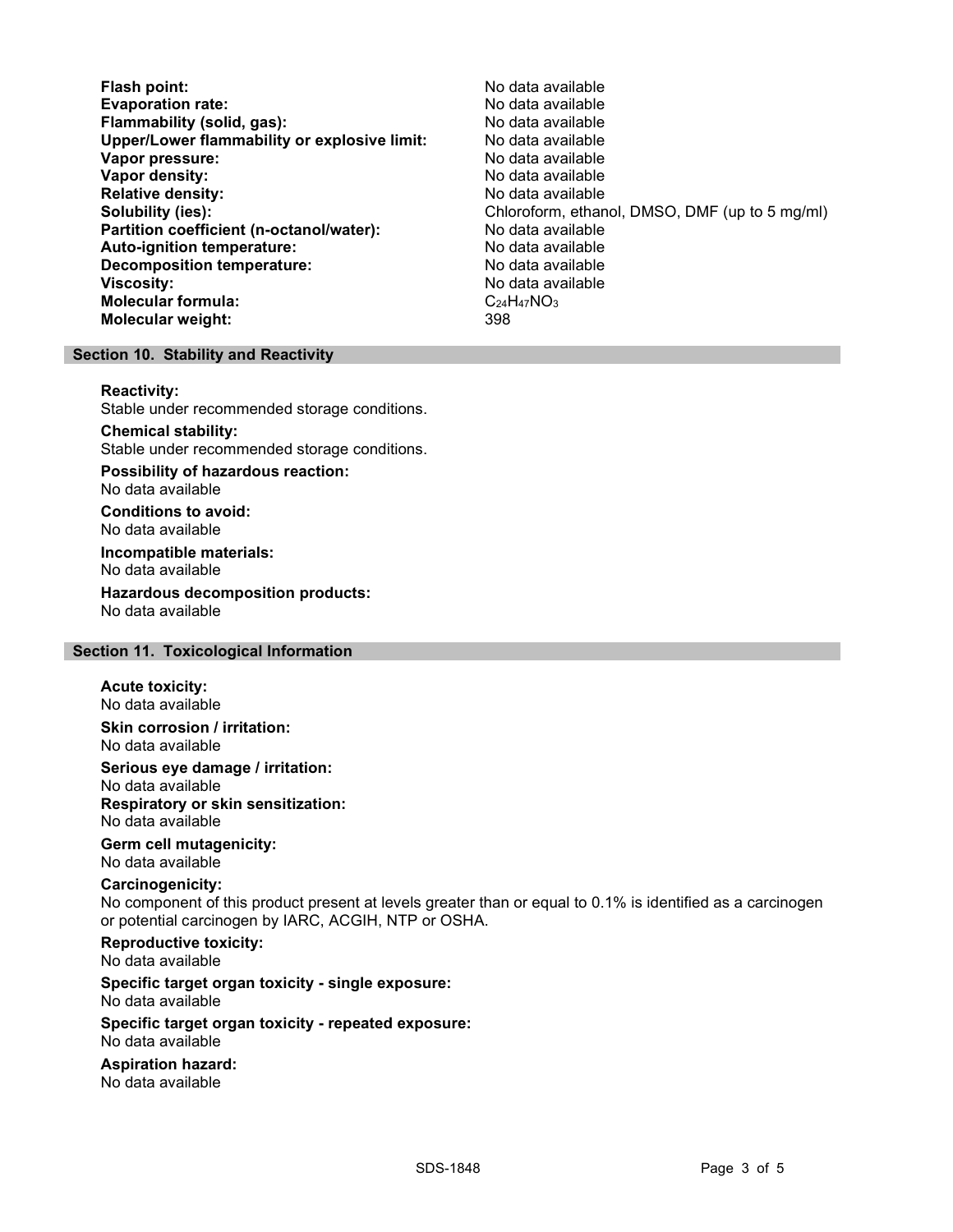## Section 12. Ecological Information

## Toxicity: No ecological data available for this product. Persistence and degradability: No data available Bioaccumulative potential: No data available Bioaccumulation: No data available

Mobility in soil: No data available

Other adverse effects: No data available

#### Section 13. Disposal Consideration

#### Disposal methods:

Observe all federal, state and local environmental regulations.

#### Section 14. Transportation Information

| DOT (US)<br><b>UN Number:</b>                       | Not dangerous goods |
|-----------------------------------------------------|---------------------|
| <b>Land Transport ADR/RID</b><br><b>UN Number:</b>  | Not dangerous goods |
| <b>Maritime Transport IMDG</b><br><b>UN Number:</b> | Not dangerous goods |
| <b>Air Transport ICAO/IATA</b><br><b>UN Number:</b> | Not dangerous goods |

#### Section 15. Regulatory Information

Product Name CAS Number N-Hexanoyl-L-erythro-sphingosine 189894-78-8

### SARA 302 Components:

No chemicals in this material are subject to the reporting requirements of SARA Title III, Section 302.

#### SARA 313 Components:

This material does not contain any chemical components with known CAS numbers that exceed the threshold (De Minimis) reporting levels established by SARA Title III, Section 313.

#### SARA 311/312 Hazards:

No 311/312 SARA Hazards

#### California Prop. 65 Components:

This product does not contain any chemicals known to State of California to cause cancer, birth, or any other reproductive defects.

## DSL/NDSL status:

This product contains the following components that are not on the Canadian DSL nor NDSL lists.

| Component                        | <b>CAS Number</b> |  |
|----------------------------------|-------------------|--|
| N-Hexanoyl-L-erythro-sphingosine | 189894-78-8       |  |